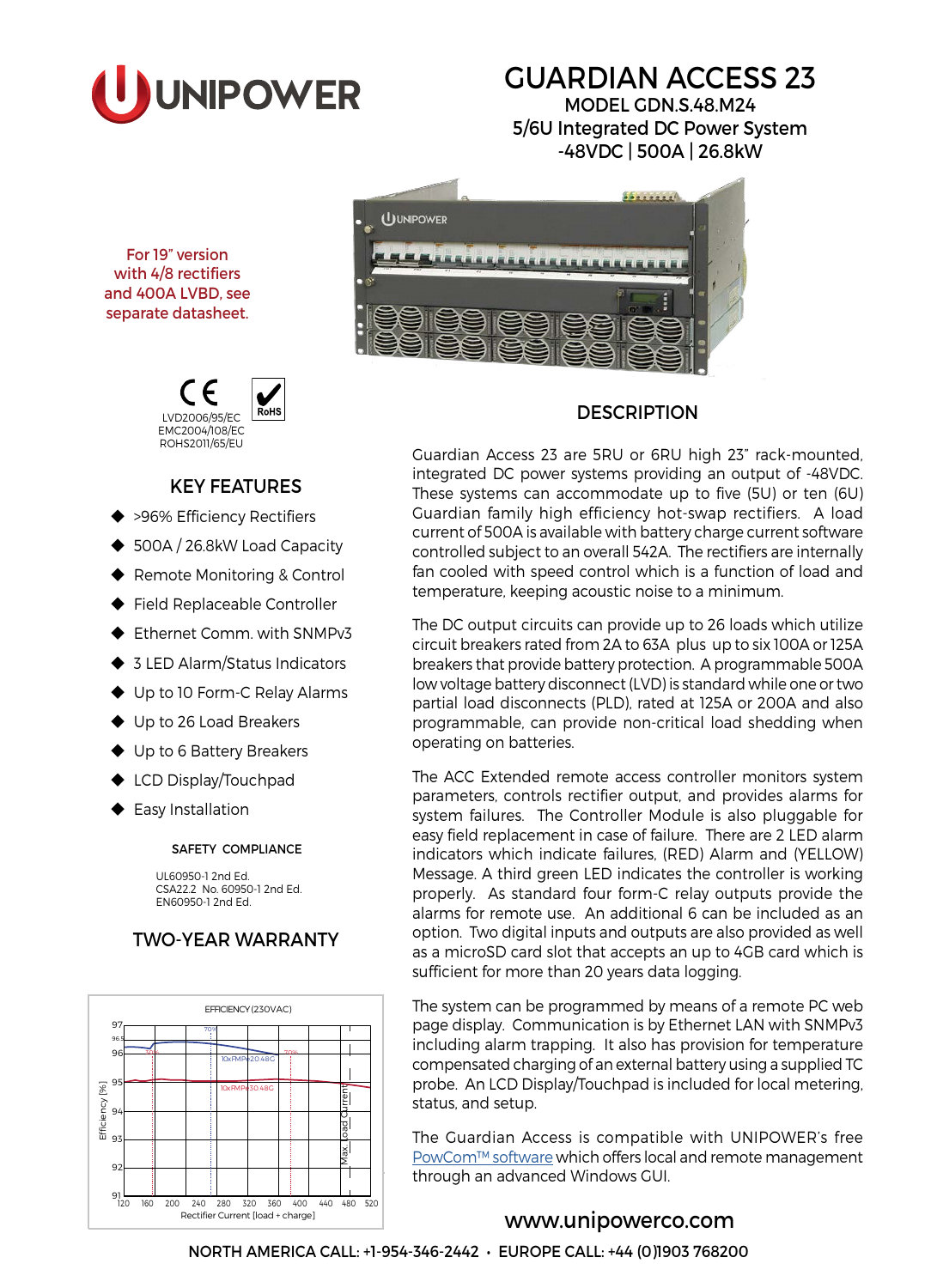

## SYSTEM SPECIFICATION & CAPABILITY GUIDE

| <b>SYSTEM DESIGNATION</b>                                 | <b>GUARDIAN ACCESS 19 - 1-M00024G</b>                                                                                                                 |                                                                 |  |  |  |  |
|-----------------------------------------------------------|-------------------------------------------------------------------------------------------------------------------------------------------------------|-----------------------------------------------------------------|--|--|--|--|
| <b>OUTPUT</b>                                             |                                                                                                                                                       |                                                                 |  |  |  |  |
| System Voltage                                            | -48VDC nominal   53.5VDC float                                                                                                                        |                                                                 |  |  |  |  |
| Maximum Capacity @ 120VAC nominal                         | Load                                                                                                                                                  | 318A                                                            |  |  |  |  |
|                                                           | Battery                                                                                                                                               | 318A discharge   s/w controlled charge                          |  |  |  |  |
| Maximum Capacity @ 230/400VAC nominal                     | Load                                                                                                                                                  | 500A                                                            |  |  |  |  |
|                                                           | Battery                                                                                                                                               | 500A discharge   s/w controlled charge                          |  |  |  |  |
| No. Rectifier Slots                                       | 5 or 10 (see configuration guide on page 5)                                                                                                           |                                                                 |  |  |  |  |
| <b>DC DISTRIBUTION</b>                                    |                                                                                                                                                       |                                                                 |  |  |  |  |
| <b>Loads Circuits</b>                                     |                                                                                                                                                       | up to 26 x 18mm (2A to 63A - see configuration guide on page 5) |  |  |  |  |
| <b>Battery Circuits</b>                                   | 1 to 6 x (100A or 125A)                                                                                                                               |                                                                 |  |  |  |  |
| <b>INPUT</b>                                              |                                                                                                                                                       |                                                                 |  |  |  |  |
| Voltage (nominal)                                         | 1-phase 100-120/200-240VAC (L + N + PE)<br>3-phase 230/400VAC (L1 L2 L3 + N + PE)                                                                     |                                                                 |  |  |  |  |
| Frequency                                                 |                                                                                                                                                       | 47-63Hz                                                         |  |  |  |  |
| Maximum Input Current                                     | 200A @ 100-120VAC   169A @ 200-240VAC   56A per phase @ 400/230VAC                                                                                    |                                                                 |  |  |  |  |
| Rectifier Power Factor                                    | >0.98 (typical)                                                                                                                                       |                                                                 |  |  |  |  |
| <b>Surge Protection</b>                                   | Optional (see configuration guide on page 5)                                                                                                          |                                                                 |  |  |  |  |
| <b>MONITORING &amp; CONTROL (ACC Extended Controller)</b> |                                                                                                                                                       |                                                                 |  |  |  |  |
| Alarm Relays                                              | 4 standard, option for 10                                                                                                                             |                                                                 |  |  |  |  |
| Local Interface                                           | 4 x 20 LCD, 4-key menu, USB / RS232, microSD card slot (4GB max,) for data logging                                                                    |                                                                 |  |  |  |  |
| Remote Interface                                          | Ethernet / Modem using PowCom™ software package<br>Ethernet port allows monitoring and control over a TCP/IP network.<br>Web browser support + SNMPv3 |                                                                 |  |  |  |  |
| <b>LED Indications</b>                                    | Green - System ON; Yellow - Message(s); Red LED - Alarm(s)                                                                                            |                                                                 |  |  |  |  |
| External Digital I/O                                      | 2 x Inputs, 2 x Outputs (Open Collector)                                                                                                              |                                                                 |  |  |  |  |
| <b>BATTERY MANAGEMENT</b>                                 |                                                                                                                                                       |                                                                 |  |  |  |  |
| Symmetry Inputs                                           | 6 or 12 (can be redefined as analog inputs up to 100VDC)                                                                                              |                                                                 |  |  |  |  |
| Low Voltage Battery Disconnect (LVD)                      | 1 x 400A Programmable                                                                                                                                 |                                                                 |  |  |  |  |
| Partial Load Disconnect (PLD)                             | 1 or 2 x 125A or 200A Programmable (Optional)                                                                                                         |                                                                 |  |  |  |  |
| Temperature Compensated Charging                          | Programmable                                                                                                                                          |                                                                 |  |  |  |  |
| <b>COMPLIANCE</b>                                         |                                                                                                                                                       |                                                                 |  |  |  |  |
| <b>EMC</b>                                                | EN 300 386 ; EN61000-6-3 (Emission) ; EN61000-6-2 (Immunity)                                                                                          |                                                                 |  |  |  |  |
| Safety                                                    | IEC60950-1:2005 2 Ed. +A1:2009                                                                                                                        |                                                                 |  |  |  |  |
| <b>ENVIRONMENTAL</b>                                      |                                                                                                                                                       |                                                                 |  |  |  |  |
| <b>Operating Temperature</b>                              | -40 $^{\circ}$ C to +55 $^{\circ}$ C                                                                                                                  |                                                                 |  |  |  |  |
| Storage Temperature                                       | -40 $^{\circ}$ C to +85 $^{\circ}$ C                                                                                                                  |                                                                 |  |  |  |  |

#### RECTIFIER MODULES vs. SYSTEM CAPACITIES

| RECTIFIER MODULES (float voltage 53.5V) |                   |                                            |                                            |                               |                                 | <b>SYSTEM CAPACITY</b>                 |                   |                                        |                   |
|-----------------------------------------|-------------------|--------------------------------------------|--------------------------------------------|-------------------------------|---------------------------------|----------------------------------------|-------------------|----------------------------------------|-------------------|
| <b>MODEL</b><br><b>NUMBER</b>           | <b>EFFICIENCY</b> | <b>INPUT</b><br><b>VOLTAGE<sup>2</sup></b> | <b>INPUT</b><br><b>CURRENT<sup>3</sup></b> | <b>OUTPUT</b><br><b>POWER</b> | <b>OUTPUT</b><br><b>CURRENT</b> | <b>MAX. LOAD</b><br><b>CURRENT 5RU</b> |                   | <b>MAX. LOAD</b><br><b>CURRENT 6RU</b> |                   |
|                                         |                   |                                            |                                            |                               |                                 | <b>TOTAL</b>                           | $4 + 15$          | <b>TOTAL</b>                           | $9+15$            |
| FMPe20.48G<br>$>96.0\%$                 | 85-180VAC         | 9.6A                                       | 1100W <sup>4</sup>                         | 20.6A <sup>4</sup>            | 103A <sup>4</sup>               | 82A <sup>4</sup>                       | 206A <sup>4</sup> | 185A <sup>4</sup>                      |                   |
|                                         | 180-275VAC        | 11.6A                                      | 2000W                                      | 37.4A                         | 187A <sup>4</sup>               | 150A <sup>4</sup>                      | 374A <sup>4</sup> | 337A 4                                 |                   |
| FMP25.48G<br>$>92.5\%$                  | 85-180VAC         | 14.4A                                      | 1400W <sup>4</sup>                         | 26.2A <sup>4</sup>            | 131A <sup>4</sup>               | 105A <sup>4</sup>                      | 262A <sup>4</sup> | 236A <sup>4</sup>                      |                   |
|                                         | 180-275VAC        | 16.8A                                      | 2500W                                      | 46.7A                         | 187A <sup>4</sup>               | 187A <sup>4</sup>                      | 467A <sup>4</sup> | 420A <sup>4</sup>                      |                   |
| FMPe30.48G<br>>95.0%                    | 85-180VAC         | 15.7A                                      | 1700W <sup>4</sup>                         | 31.8A <sup>4</sup>            | 234A <sup>4</sup>               | 127A <sup>4</sup>                      | 318A <sup>4</sup> | 286A <sup>4</sup>                      |                   |
|                                         |                   | 180-275VAC                                 | 17.0A                                      | 2900W                         | 54.2A                           | 271A <sup>4</sup>                      | 217A <sup>4</sup> | 500A <sup>4</sup>                      | 488A <sup>4</sup> |

Notes:

1. When operating at 230VAC.

2. All models will operate over the full range, automatically limiting output current/power according to the actual input voltage range applied.

3. Input currents shown are expected maximums at 85VAC/180VAC as appropriate

4. Figures quoted are at 110VAC input. Derating is linear from 180VAC to 85VAC. See separate rectifier datasheets for details

5. May required reduction in maximum charge current when batteries not fully charged.

6. Rectifier model FMP25.48G is not a preferred model for new requirements. It remains available for existing programmes.

UNIPOWER NORTH AMERICA • 3900 Coral Ridge Drive, Coral Springs, Florida 33065, USA • Tel: +1-954-346-2442 • Fax: +1-954-340-7901 • [Sales-NorthAmerica@unipowerco.com](mailto:Sales-NorthAmerica%40unipowerco.com?subject=Guardian%20Access%2019) UNIPOWER EUROPE • Parkland Business Centre, Chartwell Road, Lancing, BN15 8UE, ENGLAND • Tel: +44(0)1903 768200 • [Sales-Europe@unipowerco.com](mailto:Sales-Europe%40unipowerco.com?subject=Guardian%20Access%2019)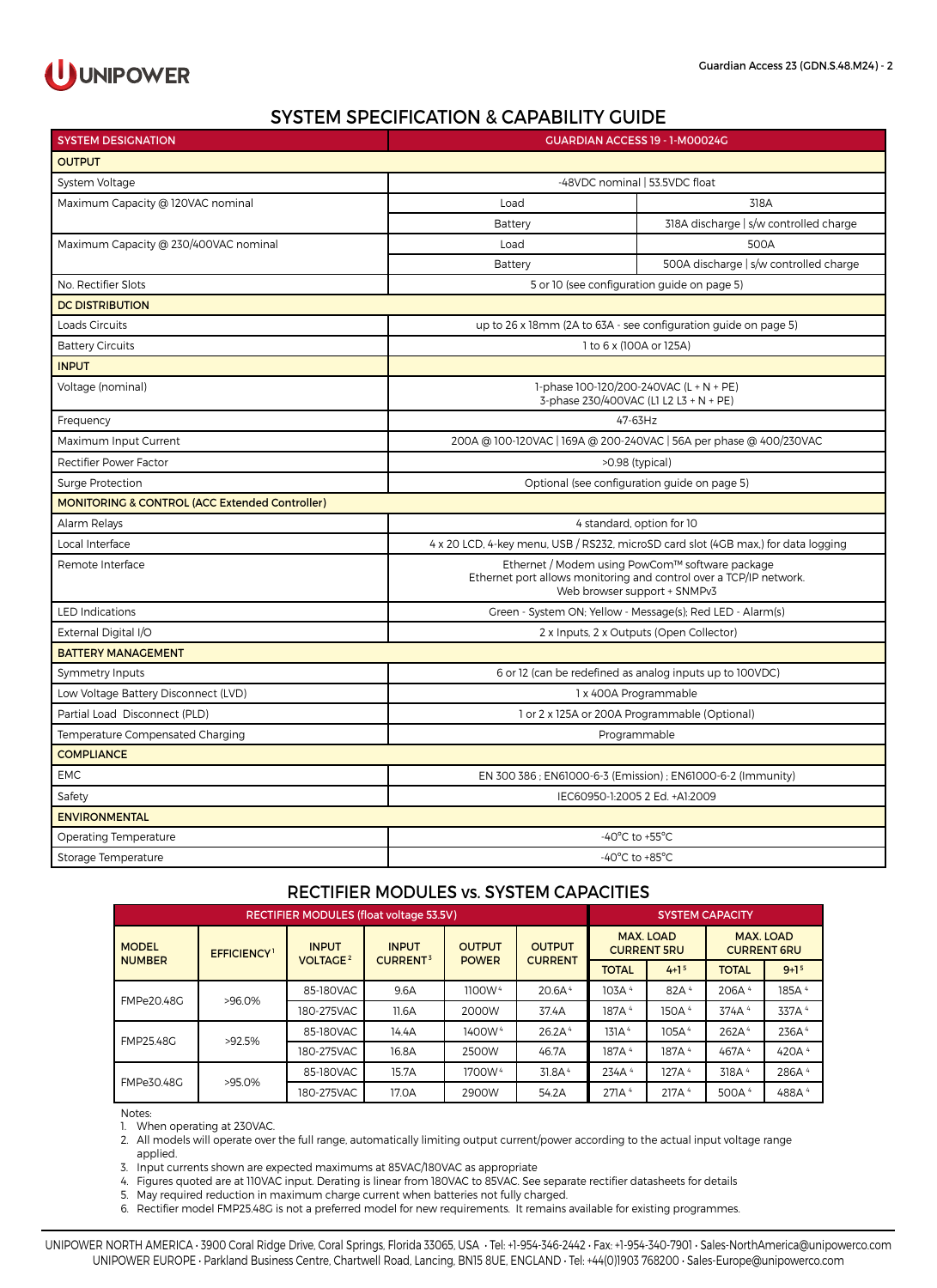

## FRONT PANEL DESCRIPTION



UNIPOWER NORTH AMERICA • 3900 Coral Ridge Drive, Coral Springs, Florida 33065, USA • Tel: +1-954-346-2442 • Fax: +1-954-340-7901 • [Sales-NorthAmerica@unipowerco.com](mailto:Sales-NorthAmerica%40unipowerco.com?subject=Guardian%20Access%2019) UNIPOWER EUROPE • Parkland Business Centre, Chartwell Road, Lancing, BN15 8UE, ENGLAND • Tel: +44(0)1903 768200 • [Sales-Europe@unipowerco.com](mailto:Sales-Europe%40unipowerco.com?subject=Guardian%20Access%2019)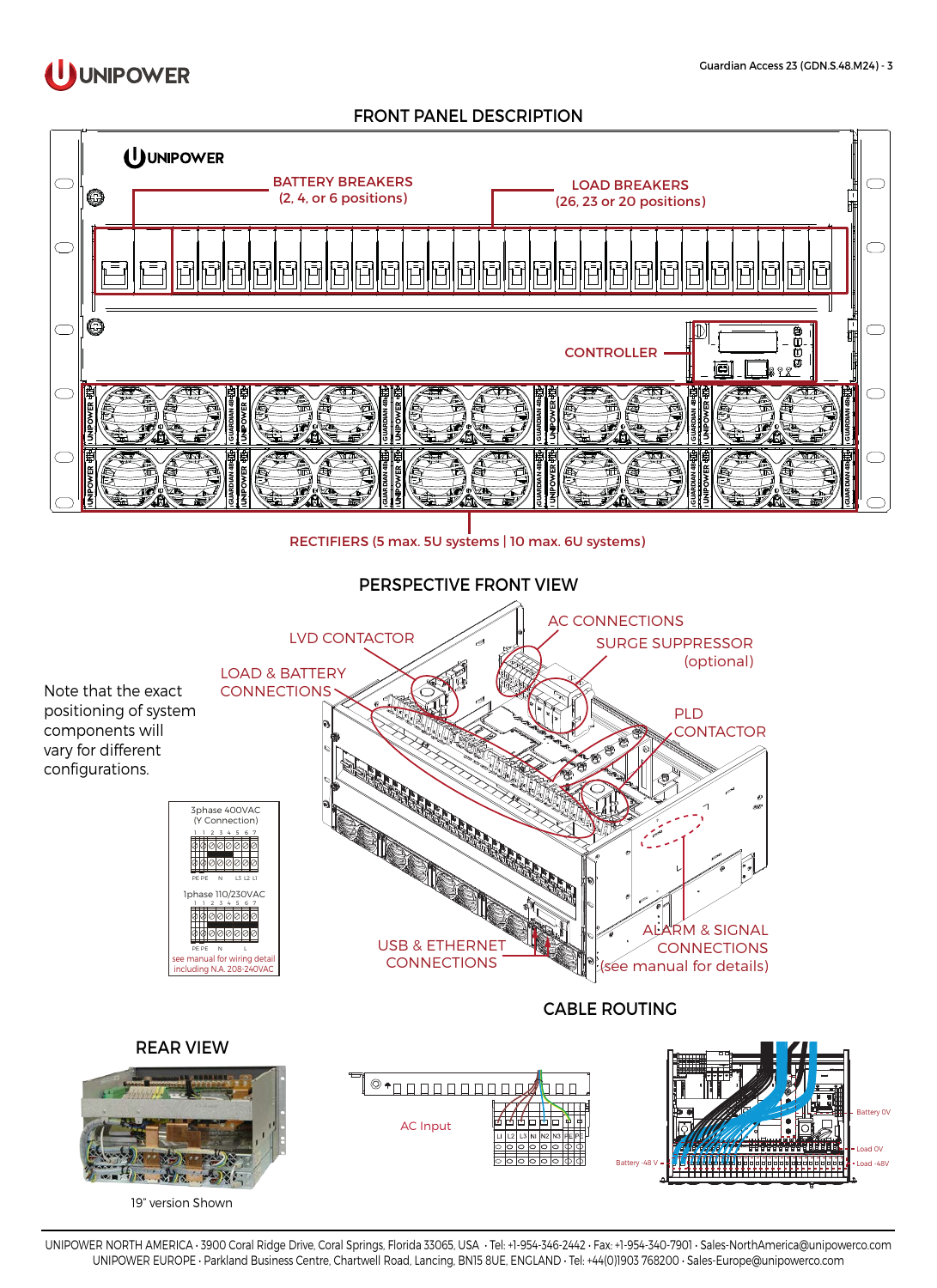

### DETAILED DIMENSIONS





#### WEIGHTS & DIMENSIONS

| <b>UNIT</b>      | <b>UNIT</b>      |             |               |                                 | <b>PACKAGED</b> |               |               |                                 |             |
|------------------|------------------|-------------|---------------|---------------------------------|-----------------|---------------|---------------|---------------------------------|-------------|
|                  | Width            | Height      | Depth         | Weight                          | Width           | Height        | Depth         | Weight                          | # in<br>box |
| System Unit      | 23.19<br>(589.0) | 5RU<br>6RU  | 15.0<br>(382) | 60 lbs<br>(27 kg)<br>max.       | 27.3<br>(693)   | 18.7<br>(475) | 18.9<br>(480) | 64 lbs<br>(29 kg)<br>max.       |             |
| Rectifier Module | 4.2<br>(107)     | 1.6<br>(41) | 14.0<br>(355) | $4.6$ lbs<br>$(2.1 \text{ kg})$ | 15.5<br>(394)   | 2.3<br>(58)   | 8.2<br>(208)  | $4.8$ lbs<br>$(2.2 \text{ kg})$ |             |

Dimensions in inches (mm)